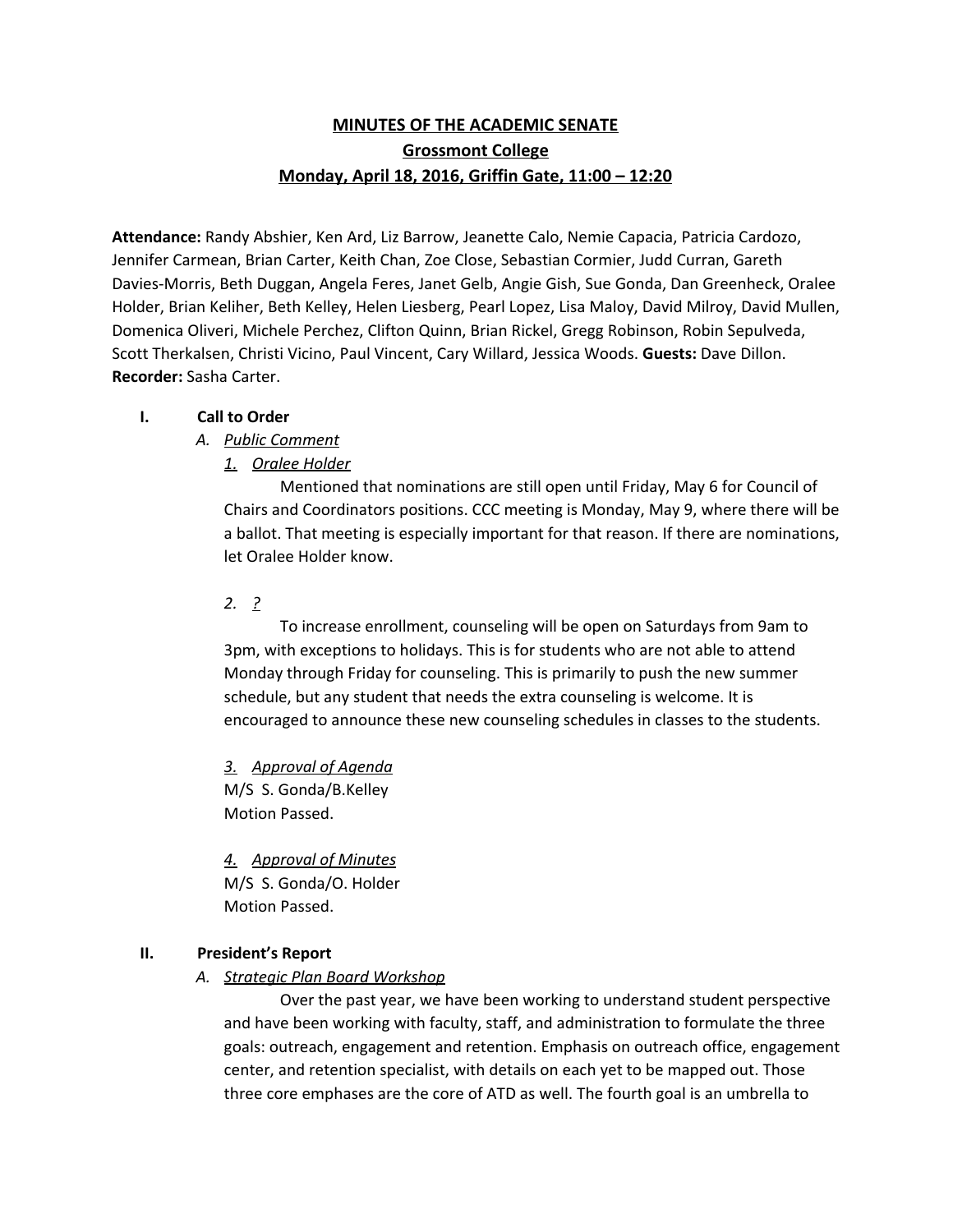think about some of the core elements in a college and district that are necessary prerequisites for effective movement on key areas. We are discussing investing in HR professional development, fiscal and physical resources, investing in physical resources that are aligned with our goals, and discussing our technology and research capacities (for example how are we reaching students in different departments that have systems that do not communicate with each other). Face to face communication with effective mechanisms to successfully communication with each other and make decisions. These are the necessary prerequisites to be able to successfully reach the 3 large goals.

There is a workshop tomorrow, Tuesday, April 19 at 12pm with the Board to give Board members a better idea of what ATD is, what the process is, and where we are at with the strategic plan.

The strategic plan will be available next month for about a 2-3 week period, where it will be up on the internet for people to view and give feedback. It will also be taken to every committee meeting that has a meeting within that timeframe. If you want to have a smaller meeting within your area or department, contact Tate or Lida Rafia to go over details.

#### *B. East County Educational Alliance*

One component of ECEA is the Higher Edge Scholarship; there are elements of curriculum environment, student and community engagement, multiple measures, calendaring. One core, however, is the Higher Edge Scholarship, which is based on Promise Programs around the state and country. People feel we as a college are missing out on recognition because we are not naming ourselves as a Promise Program. This may become the Higher Edge Promise. The terms are solidified, which calls for conversation between the our district and the high school district: must graduate from a Grossmont Union High School District school with a GPA of at least 2.0 (compromise number, originally a 2.5). There was a concern that with the GPA at 2.5, we would be missing good students who are in 40% that aren't going to a community college right now by setting a bar that is potentially not appropriate. The high school was concerned because part of the value of the partnership is that it allowed teachers to push the students to encourage improvement by reaching the 2.5. Thus a 2.0 became the middle ground. Next, there must be a 2-year residency at the GUHSD (not necessarily at that same high school). Next, complete early matriculation service with us because the funding is not all with scholarship money but if a student qualifies for BOG or other FA, we include that in the student's fees, which reduces our fees and ensures that whoever can get FA does get it. Will find out if there are limitations on which kinds of funds count toward this or not. Next, successfully complete a college course (dual-enrollment set up), will be offering a college success course. There is an option to take a second dual-enrollment course, 3 outreach events, or a Higher Edge boot camp to create a college-going culture whether or not they are highly successful, they are college-minded students. This offers different ways to engage in campus culture. Finally, begin college within one year of high school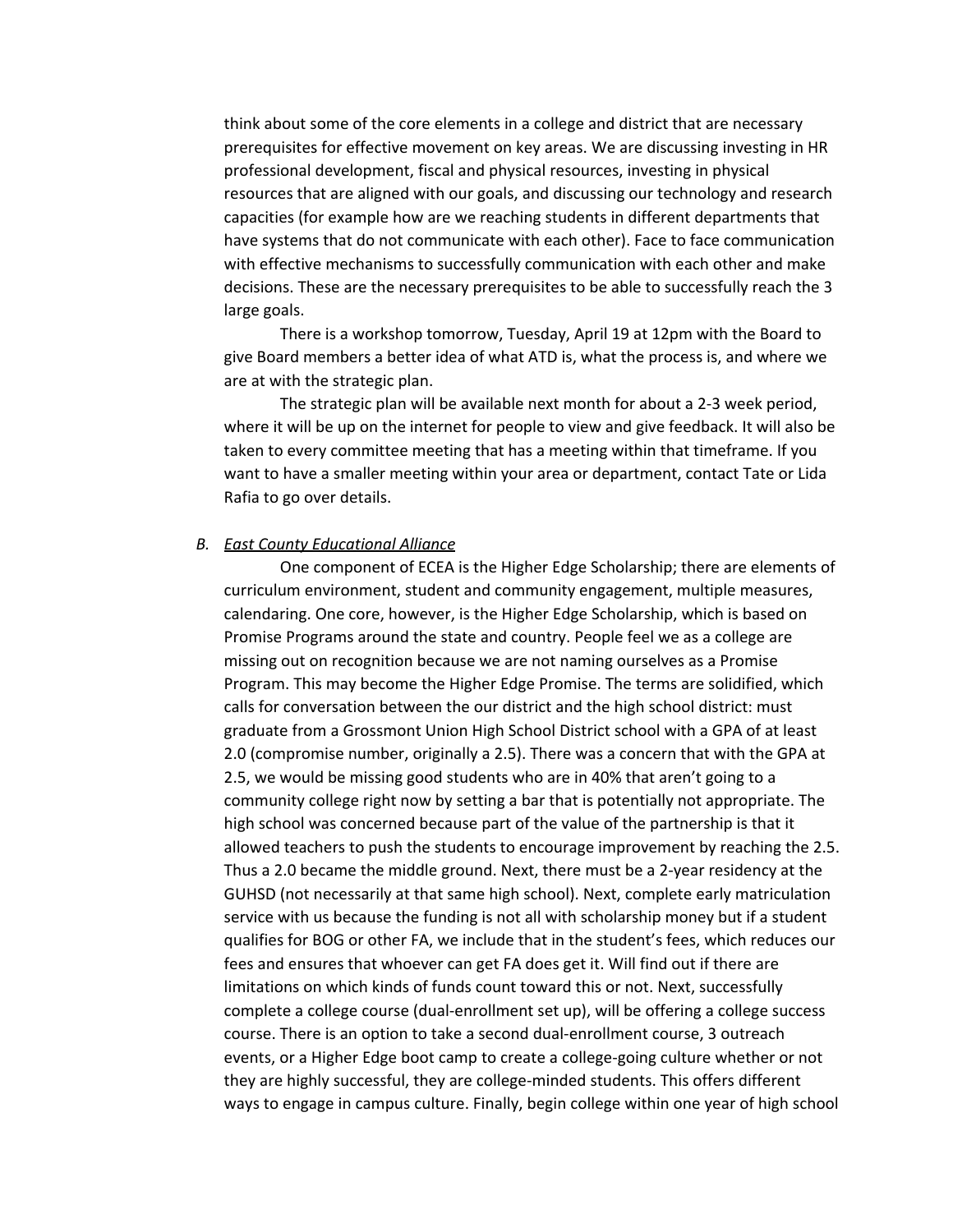graduation and enroll at least half-time in college courses and remain college eligible for that year.

Cuyamaca has gone to 6 of 12 schools in the district with flyers, beginning with the freshman students. Grossmont is going to the other 6 with the same flyers. The information on the flyers is broad.

At this point, most colleges are not doing this; it is still a leading-edge program.

## *C. Safe Zone Training*

Since we are promoting student engagement, student outreach and retention and as we move forward, we are committing to creating as open and welcoming an environment as is possible. Safe zone training is a perfect way to meet the needs of a diverse population of students. The training will be on April 27. The purpose is to create an accepting environment even within the training for students and faculty to align, it is helpful to have the Safe Zone stickers in around the campus but if students don't know what it means they lose their purpose so having students attend the training is helpful in that way.

The students do receive buttons and pins to put on their backpacks. This program is aimed at cultural competency, like other cultural competency programs. In particular, it allows LGBT students to have a safe environment for resources and help.

All faculty are being encouraged to view the training in terms of its value within the LGBT community and its value to the college seeking to build the skill base/tool kit to be the listeners to communities who need it. The cultural competency skills apply to anyone. This could encourage other groups with specific concerns to start ways to address these needs.

## **III. Committees**

#### A. *Program Review- Gareth Davies-Morris*

The Academic Program Review committee finished up its current cycle in the 2015 for RT, OT, CVT, and MMIB to complete the process. In this process, some focal points have come to attention: data acquisition and analysis, diversity, equity inclusion, distribution balanced with academic rigor and academic freedom as well as stability along with FT and PT ratios. Academic rigor and academic freedom: the idea of ensuring that as much as we can encourage students reporting process, and that departments are teaching their students successfully, but that faculty have the maximum leeway in presenting their ideas their way.

The work of the committee has extended past the work of the Academic Program Review with involvement in Institutional Excellence Committee. The PR committee worked with the Academic Senate to encourage faculty to include an inclusivity statement in their syllabi to support the notion of safety on campus.

There have been changes within the committee: with the assistance of the Data Liaison, general trends of the campus are being more readily communicated to faculty and administration outside the scope of PR. The SLO Coordinator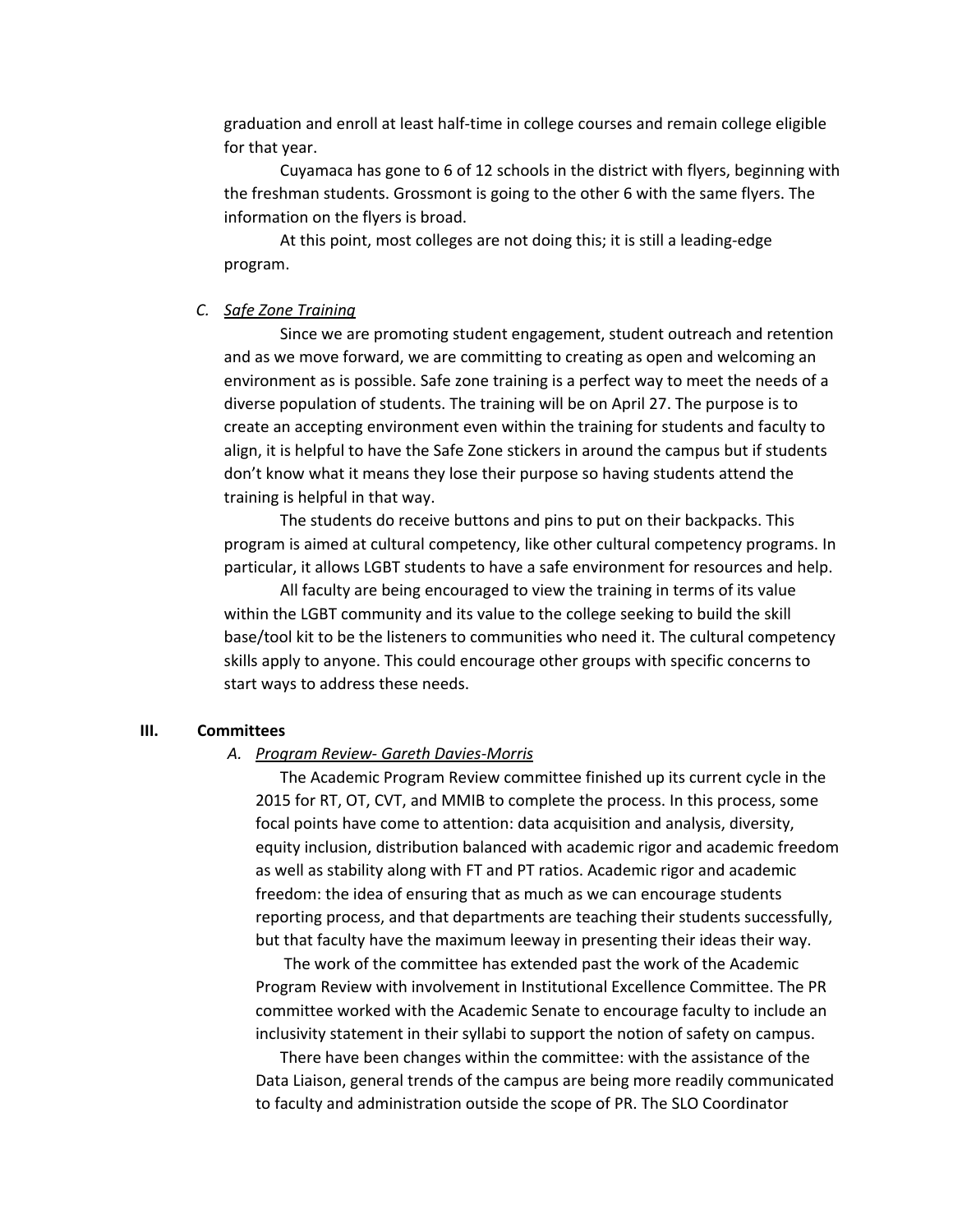position will likely become officially part of the official make-up of the committee. The committee chair has completed his work as the chair and a round of applause for his contribution.

For this current semester, the committee is now working on the next generation of the PR effort, spring 2016 being the time to introduce a clearer explanation of the process for departments as the undergo it. We have already written a new introduction to that effect and are prepared and released a survey to gather the opinions from former writers PR reports to help shape these future improvements. It is important to get your feedback in. The link has been reopened to gather additional useful responses.

There future improvements that we hope to share with the Senate, for example successful results that such reports reveal about departments. We also hope to inform the Senate about problems that emerge from this reporting process. The next round of PR is hoped to commence in spring 2017. There is the possibility of a test department in late fall, which will have a call for volunteers.

## *B. Professional Development Cindy Harris*

When the PD Coordinator position was first established, the position took care of overseeing and coordinating a year-round PD calendar. The calendar included 2 weeks of FLEX training, keynote speakers, workshops, a new Classified Convocation with the progressive development of more professional development type workshops throughout the year. Since then, the PD demands and opportunities have expanded vastly across the campus. PD Committee is going through a transitional phase as it examines what the job of a PD Coordinator entails, the role of the office, and the role of the committee.

The committee thus has been defining and refining its role and what has been determined that the PD committee needs to serve as an advisory and as a vetting group as all PD activities that arise as a result of various campus focuses. The committee becomes a body to review and vet those things.

This year, we continued to work to expand and develop that calendar. Examples are 'get deft,' Refresh Fridays, etc. We have Joshua Davis as the fall Flex week keynote speaker. This last spring, in the oversite and development of the Flex week, the keynote speaker Luke Harris addressed men of color trying to capitalize in the diversity and equity effort on campus. Hopefully everyone has seen the call for fall FLEX week.

As of Friday, we have 22 faculty members that have stepped up to do Flex week workshop. We are encouraging these faculty to relate their workshops to the ATD three objectives.

A full report is available to enter into the record if anyone should desire to read the full report.

#### **IV. Action Items**

#### **V. Information Items**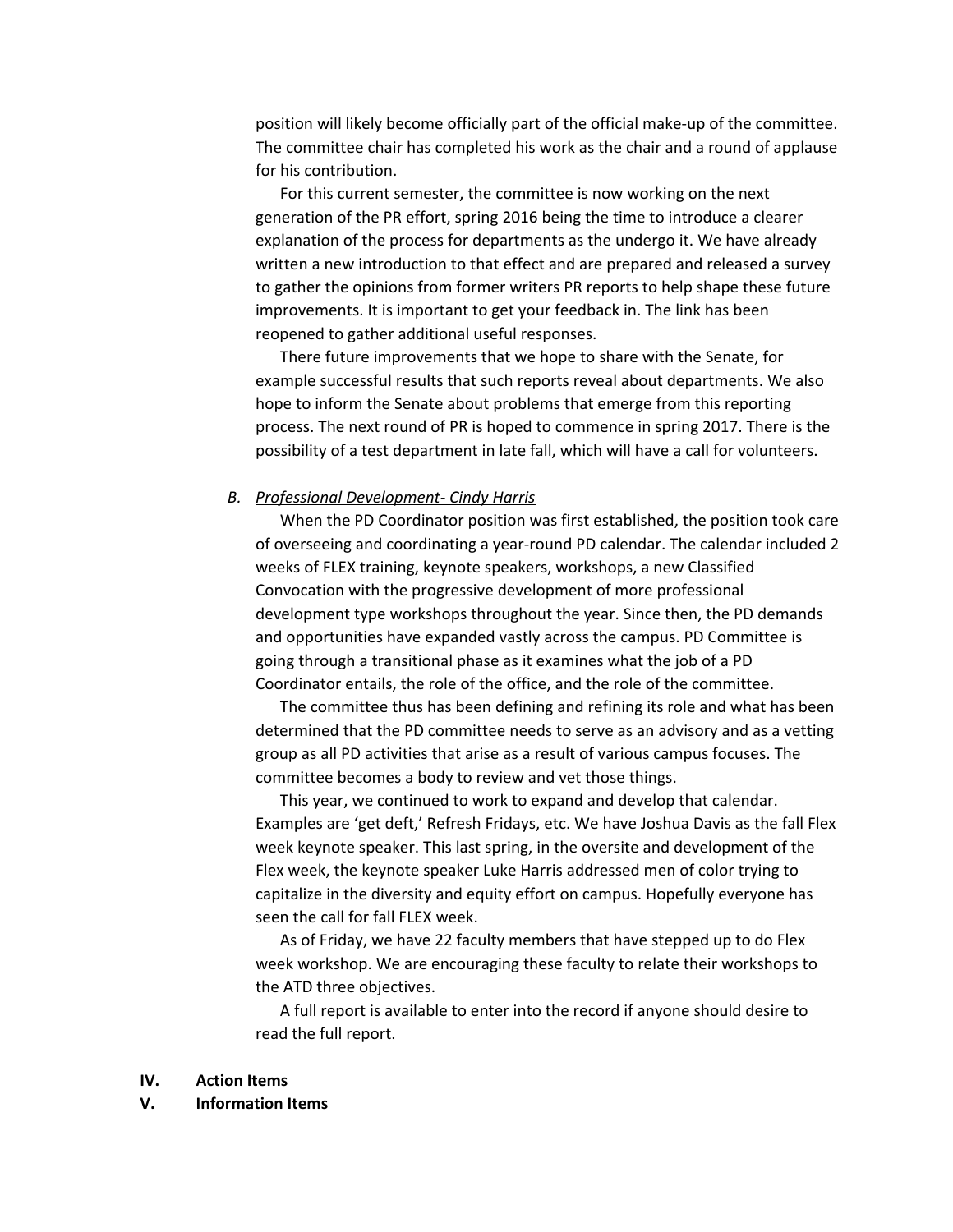### *A. State Senate Plenary*

At the Plenary, each year there is a number of resolutions that senators around the state will vote to approve or reject. In the past the resolutions have been looked over by the AS President and sent out to key people which is still part of the process. May be useful to focus on a few to look at trends to give people a sense of where the conversations are at the state.

As we look at the packet of resolutions, we start to see trends about what has energy across the state – where there is energy, there are resolutions. At the top is CTE with 6 resolutions up for consideration at state, which is a large topic with schools generating a lot of energy around, with the driving force being the statewide workforce development taskforce. The other area is in the Common Assessment practices around the state, which affects the entire campus. Changes at the point of entry affect the entire campus. The third area is the new push around affordable textbooks. This is something that was addressed in Senate a while ago, and at the time the resources were not up to the level required for our disciplines. There has been a lot of work to expand the quality of the work that is available through these resources. The legislature has also been involved and is incentivizing adoption of these lowcost tests, which raises questions at the Senate level.

In CTE workforce, one issue that arises is the need to have agile curriculum processes. It is felt more in CTE because workforces changes a lot more quickly. [displayed- CTE resolutions?]

The ways to address the first resolution (adoption of \_\_\_\_\_\_\_\_) is to first do so in a coordinated way to avoid having every district with their own processes and in a way that the faculty Senate to weigh in with guidelines as opposed to some other body doing so. The idea remains to emphasize agility that include faculty –centric guidelines.

There is a resolution that asks to pay CTE faculty to participate in shared governance activities that other faculty are not paid for and a Senate resolution suggesting that we make all lab and lecture courses equal in value for all faculty (driven by CTE). There is strong possibility that these two will be split into two resolutions.

The small-unit certificates that below a certain unit threshold, there is no mechanism at the State Chancellor's office to recognize them as certificate programs, therefore the students that are going through these programs are not eligible to receive FA. What they are seeking is a process for moving small-unit certificate programs through the State Chancellor's office for recognition so they can be eligible for FA. The second one ensures that there are no local practices that stop higher unit certificates that are being inhibited as well. There was positive feedback about the nature of this resolution because it enables students to acquire additional presentable skills to employers prior to attaining a degree. The State Chancellor's report announced a study that confirmed that the addition of one or two courses at a community college is strongly correlated with improved economic performance after